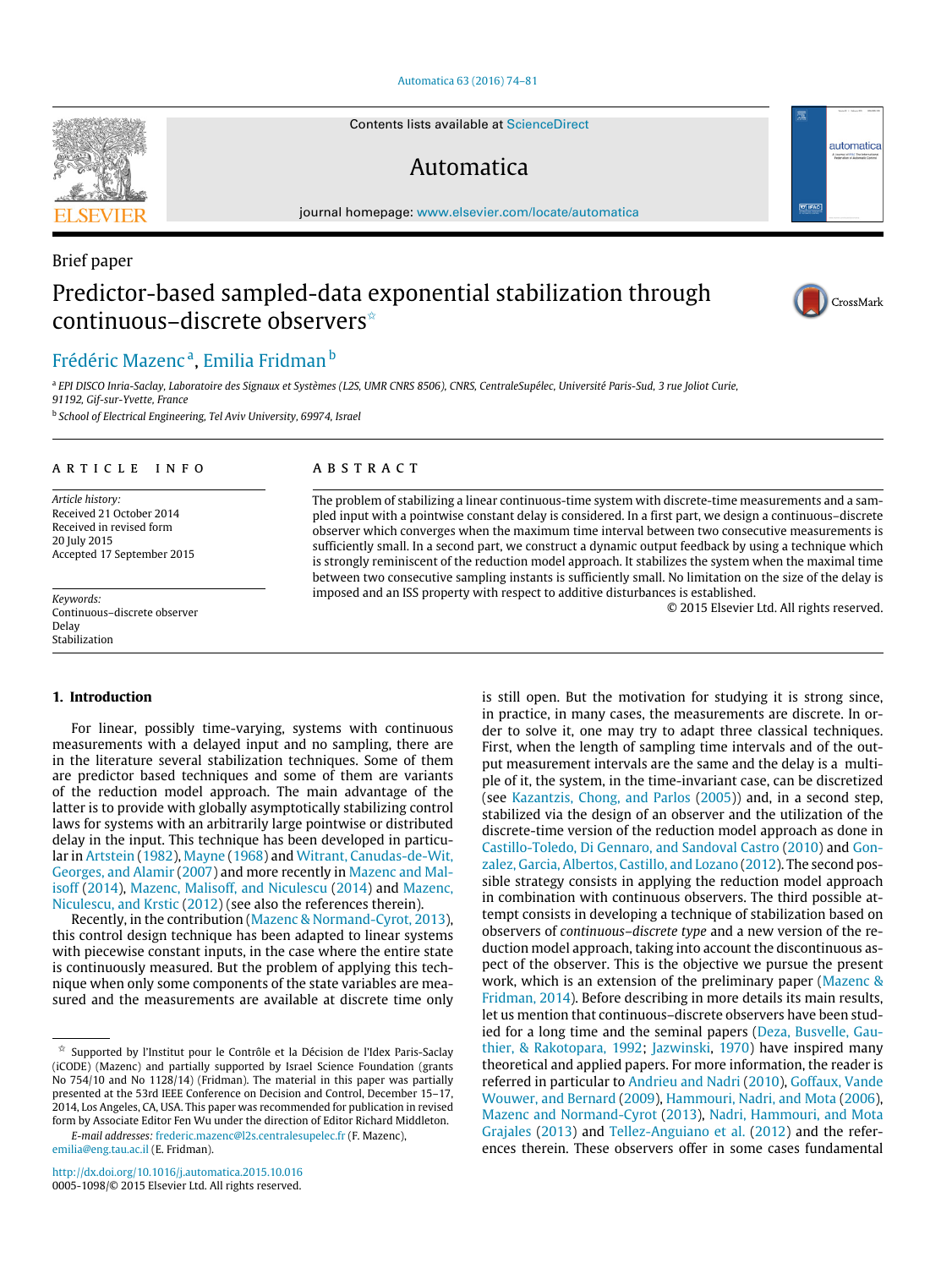advantages. In particular, we show in the present work that they can be successfully used in cases where neither a static piecewise constant state feedback nor a continuous observer can be applied.

To the best of the authors' knowledge, continuous–discrete observers have never been employed to design stabilizing output feedbacks for systems with delay and have never been used in combination with the reduction model approach. In fact, in spite of the fact that delays, sampling, and discrete measurements are frequently encountered simultaneously in control engineering practice, most of the available contributions studied each of these phenomena separately [\(Wang,](#page-7-20) [Tian,](#page-7-20) [&](#page-7-20) [Christov,](#page-7-20) [2014\)](#page-7-20), with the notable exceptions [\(Karafyllis](#page-7-21) [&](#page-7-21) [Krstic,](#page-7-21) [2012,](#page-7-21) [2013\)](#page-7-22), where a nonlinear stabilization result is established for systems with input subject to delay and zero-order hold, the measurements are discrete and with a delay. When particularized to the case of linear timeinvariant systems, the main results in [Karafyllis](#page-7-21) [and](#page-7-21) [Krstic](#page-7-21) [\(2012\)](#page-7-21) and [Karafyllis](#page-7-22) [and](#page-7-22) [Krstic](#page-7-22) [\(2013\)](#page-7-22) provide with a feedback whose expressions depend on a sum of past values of the feedback, as those provided by the discretization approach. But it is worth pointing out that they offer the advantage of being insensitive to perturbations in the sampling schedule of the output.

An obstacle to the adaptation of the paper [\(Mazenc](#page-7-8) [&](#page-7-8) [Normand-](#page-7-8)[Cyrot,](#page-7-8) [2013\)](#page-7-8) to continuous–discrete observers is due to the fact that its main result relies on an operator which needs to be differentiable along the trajectories of the system, but is not along the trajectories of an impulsive system. To overcome this obstacle, we shall use a dynamic extension similar to the one introduced in [Mondié](#page-7-23) [and](#page-7-23) [Michiels](#page-7-23) [\(2003\)](#page-7-23).

The observer we shall design converges in the absence of disturbances and is robust with respect to additive disturbances. The system will be stabilized by the control law we shall propose, provided that both the maximum time interval between two consecutive measurements and the largest time interval between two consecutive sampling instants are sufficiently small. We shall prove that, in the case where the output is the entire state, there is convergence of the observer, no matter how large the time intervals between two consecutive measurements are. But the destabilizing effect of the uncertainties on the error equation (i.e. the ultimate bound on the error equation) is proportional to the size of these intervals.

Finally, it is worth observing that the control laws we propose keep the simplicity in their formula of those proposed in [Mazenc](#page-7-8) [and](#page-7-8) [Normand-Cyrot](#page-7-8) [\(2013\)](#page-7-8) and that using Wirtinger's inequality (see [Liu](#page-7-24) [and](#page-7-24) [Fridman](#page-7-24) [\(2012\)](#page-7-24)), we obtain, through the construction of a continuous–discrete Lyapunov–Krasovskii functional, stabilization conditions in terms of a linear matrix inequality that leads to less restrictive conditions on the size of the sampling intervals than those obtained in [Mazenc](#page-7-8) [and](#page-7-8) [Normand-Cyrot](#page-7-8) [\(2013\)](#page-7-8) in the state feedback case.

The paper is organized as follows. An introductory example is given in Section [2.](#page-1-0) A stabilization result using a continuous–discrete observer is given in Section [3.](#page-2-0) The result is compared with other control strategies in Section [4.](#page-3-0) Concluding remarks in Section [5](#page-4-0) end the contribution.

**Notation, definitions**. The notation will be simplified whenever no confusion arise from the context. By  $|\cdot|$ , we denote the Euclidean norm of vectors of any dimension and the induced norm of matrices of any dimensions. Any  $k \times n$  matrix, whose entries are all 0 is denoted 0. *I* denotes the identity matrix in R *n*×*n* , where *n* is an arbitrary integer. We adopt the following convention: if *i*, *j* are two integers such that  $i < j$ , then  $\{j, \ldots, i\} = \emptyset$  and if *r*, *s* are two real numbers such that  $r < s$  then  $[s, r] = \emptyset$ . Let  $\omega_1 > 0$ ,  $\omega_2 >$  be two constants and the sequence  $t_i$  be such that  $t_0 = 0, t_{i+1} - t_i \in [\omega_1, \omega_2], \forall i \in \mathbb{N}$ . Let  $f : [0, +\infty) \to \mathbb{R}^l$ be a function that is continuous over each interval  $[t_i, t_{i+1})$  and such that  $\lim_{t \to t_i} f(t)$  exists. Then, for all integer  $k \in \mathbb{N}$ , we let

 $f(t_k^-) = \lim_{t \to t_k} f(t)$ . The notation  $P > 0$ , for  $P \in \mathbb{R}^{n \times n}$  means that *P* is symmetric and positive definite. In symmetric block matrices we use ∗ for terms that are induced by the symmetry.

### <span id="page-1-0"></span>**2. Motivating example and preliminaries**

# *2.1. Motivating example*

In this section, we present an example to illustrate the obstacles to the asymptotic stabilization of systems through feedback in the case where only discrete measurements are available. In Section [3,](#page-2-0) we will show how these obstacles can be overcome by employing continuous–discrete observers. Consider the twodimensional system

<span id="page-1-1"></span>
$$
\begin{cases}\n\dot{x}_1(t) = x_2(t) + \varphi_1(t) \\
\dot{x}_2(t) = -x_1(t) + u(t - h) + \varphi_2(t),\n\end{cases}
$$
\n(1)

with the state  $x = (x_1, x_2) \in \mathbb{R}^2$ , the nonnegative constant delay *h*, the output

$$
y(t) = x(s_i) + \epsilon_i \in \mathbb{R}^2 \quad \text{for all } t \in [s_i, s_{i+1}), \tag{2}
$$

the sequence  $s_i$  defined by  $s_0 = 0$ ,  $s_{i+1} = s_i + 2\pi$ ,  $i \in \mathbb{N}$ , the sequence  $\epsilon_i = (\epsilon_{1,i}, \epsilon_{2,i}) \in \mathbb{R}^2$  which represents errors of measurements, the function  $\varphi = (\varphi_1, \varphi_2)$  which represents disturbances.

*Stabilization without observer.* Even when  $h = 0$ ,  $\varphi_1(t) = \varphi_2(t)$ for all  $t \geq 0$  and  $\epsilon_i = 0$  for all  $i \in \mathbb{N}$ , no feedback of the type  $u(t) = f(y(t))$ , where f is a continuous function, stabilizes the system [\(1\)](#page-1-1) asymptotically. This result is proved in [Mazenc](#page-7-12) [and](#page-7-12) [Fridman](#page-7-12) [\(2014\)](#page-7-12).

*Classical continuous observer.* In [Mazenc](#page-7-12) [and](#page-7-12) [Fridman](#page-7-12) [\(2014\)](#page-7-12), we established that, for some arbitrarily small disturbances, classical continuous candidate observers admit solutions which diverge from those of [\(1\).](#page-1-1) We considered the system defined, for all  $i \in \mathbb{N}$ and for all  $t \in [s_i, s_{i+1})$ , by

<span id="page-1-2"></span>
$$
\begin{cases}\n\dot{\overline{x}}_1(t) = \overline{x}_2(t) + k_1[x_1(s_i) + \epsilon_{1,i} - \overline{x}_1(s_i)] \\
+ k_2[x_2(s_i) + \epsilon_{2,i} - \overline{x}_2(s_i)] \\
\dot{\overline{x}}_2(t) = -\overline{x}_1(t) + u(g_1(t) - h) \\
+ k_3[x_1(s_i) + \epsilon_{1,i} - \overline{x}_1(s_i)] \\
+ k_4[x_2(s_i) + \epsilon_{2,i} - \overline{x}_2(s_i)],\n\end{cases}
$$
\n(3)

where the  $k_j$ 's,  $j = 1$  to 4 are arbitrary constants and proved that  $\lim_{i\to +\infty}$  | $x(s_i) - \bar{x}(s_i)$ | = +∞. Thus, even if the system [\(3\)](#page-1-2) was an observer for the system  $(1)$ , it would possess very poor robustness properties. However, in the ideal case, for all  $i \in \mathbb{N}$ ,  $\epsilon_i = 0$ ,  $\varphi$  is not present and one can initialize [\(3\)](#page-1-2) with  $\bar{x}(0) = y(0) = x(0)$  so that  $\bar{x}(t) = x(t)$  for all  $t \ge 0$  which implies that the system can be asymptotically stabilized with a feedback using  $\bar{x}(t)$ . However, in general  $\epsilon_0 \neq 0$  and the disturbances  $\varphi_1$  and  $\varphi_2$  are acting and then the solutions of  $(3)$  may diverge from those of  $(1)$ . It follows that it cannot be used to asymptotically stabilize the system  $(1)$  or to stabilize it in the Input to State Stability sense (for details about the ISS property, see for instance [Angeli,](#page-7-25) [Sontag,](#page-7-25) [and](#page-7-25) [Wang](#page-7-25) [\(2003\)](#page-7-25) and [Sontag](#page-7-26) [\(2001\)](#page-7-26)).

### *2.2. Preliminary result*

In this section, we present a technical result. We introduce two constants  $\lambda$ ,  $\overline{\lambda}$  satisfying  $0 < \lambda < \overline{\lambda}$  and a sequence of real numbers  $\lambda_i$  such that for all  $i \in \mathbb{N}$ ,

$$
\lambda_i \in [\underline{\lambda}, \overline{\lambda}]. \tag{4}
$$

<span id="page-1-3"></span>We define a sequence of positive numbers *t<sup>i</sup>* by

$$
t_{i+1} = t_i + \lambda_i,\tag{5}
$$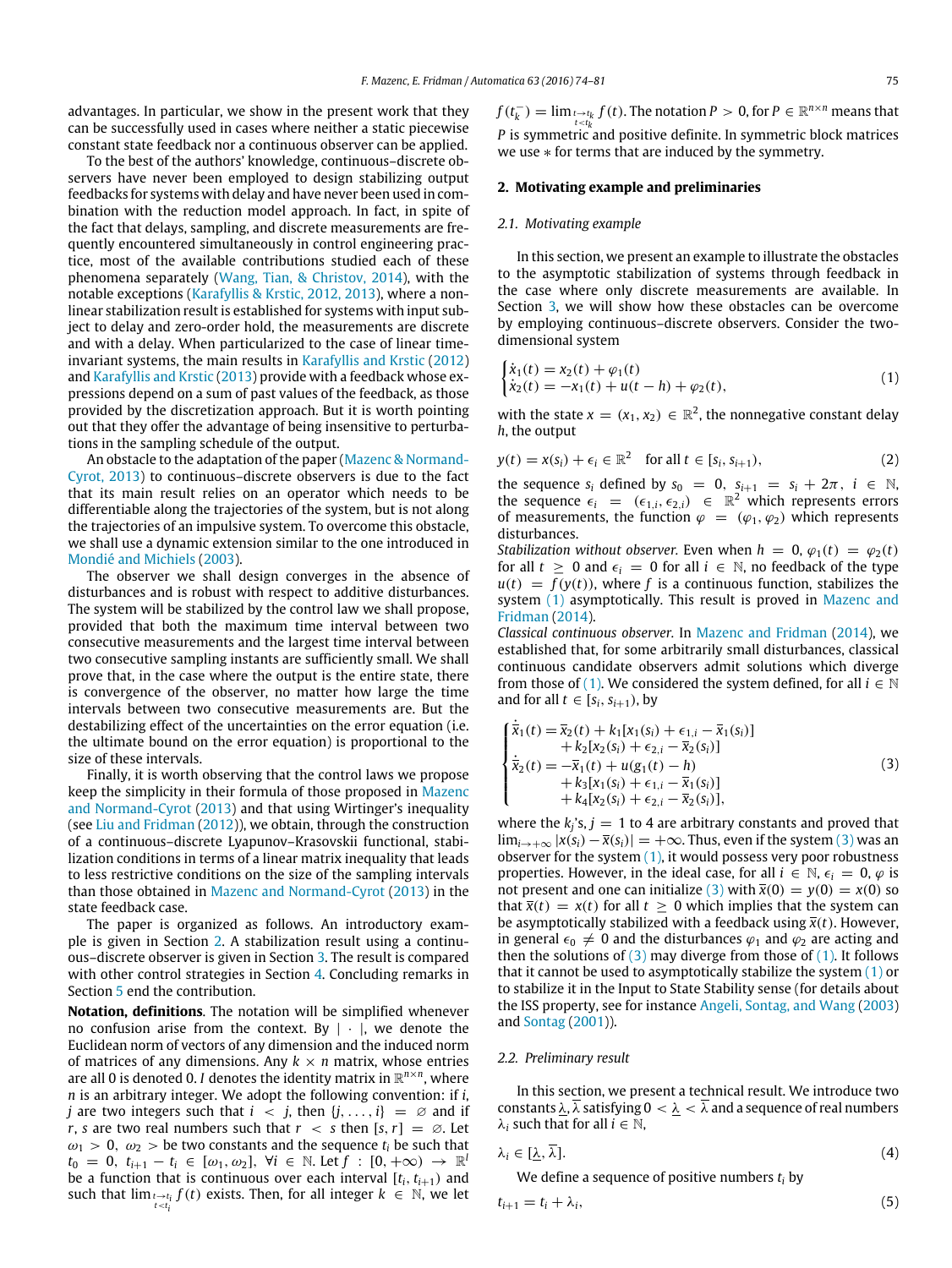for all integer  $i \ge 1$  and  $t_0 = 0$ . To simplify the notation, we also introduce a piecewise constant function:

$$
g_0(t) = t_i, \quad \forall t \in [t_i, t_{i+1}).
$$
\n(6)

Next, we consider the impulsive system defined, for all  $i \in \mathbb{N}$ , by

$$
\dot{z}(t) = Az(t) + \varphi(t), \quad \forall t \in (t_i, t_{i+1}),
$$
\n
$$
z(t_i) = \mathcal{M}_i z(t_i^-) + \varepsilon(g_0(t_i)),
$$
\n(8)

with  $z \in \mathbb{R}^n$ ,  $\mathcal{A} \in \mathbb{R}^{n \times n}$ ,  $\mathcal{M}_i \in \mathbb{R}^{n \times n}$  and where  $\varepsilon : [0, +\infty) \to \mathbb{R}^n$ and  $\varphi : [0, +\infty) \to \mathbb{R}^n$  are continuous functions. We introduce a classical assumption:

<span id="page-2-3"></span>**Assumption A.** There exists a constant  $\overline{\mathcal{M}} > 0$  such that

$$
|\mathcal{M}_i| \leq \overline{\mathcal{M}}, \quad \forall i \in \mathbb{N}.\tag{9}
$$

There exists a symmetric positive definite matrix  $\mathcal{S} \in \mathbb{R}^{n \times n}$  such that the matrix inequality

$$
\left[\mathcal{M}_{i+1}e^{\mathcal{A}\lambda_i}\right]^{\top} \delta \mathcal{M}_{i+1}e^{\mathcal{A}\lambda_i} - \delta \leq -I \tag{10}
$$

is satisfied for all  $i \in \mathbb{N}$ .

<span id="page-2-7"></span>We establish this natural result:

**Lemma 1.** *Let the system* [\(7\)](#page-2-1)*–*[\(8\)](#page-2-2) *satisfy [Assumption](#page-2-3)* A*. Then there*  $\alpha$  are constants  $\zeta_j > 0, j = 1, 2$ , such that, for all real numbers t<sup>a</sup>, t<sup>b</sup>,  $t^{\,b} \geq t^{\,a}$  , the inequality

$$
|z(t^{b})| \leq \zeta_1 e^{-\frac{\ln(2)}{2\lambda}(t^{b}-t^{a})} |z(t^{a})|
$$
  
+  $\zeta_2 \sup_{l \in [t^{a},t^{b}]} \{|\varepsilon(g_0(l))| + |\varphi(l)|\}$  (11)

*holds.*

**Proof.** See [Appendix A.](#page-4-1)

<span id="page-2-8"></span>**Remark 1.** In accordance with the intuition, the smaller is  $\overline{\lambda}$  the larger is the rate of convergence. Moreover, from the proof one can see that the constants  $\zeta_1$  and  $\zeta_2$  in general increase when  $\overline{\lambda}$ increases.

# <span id="page-2-0"></span>**3. Main results**

This section is dedicated to the problem of adapting the reduction model approach to the case of linear time-invariant systems whose input is affected by sampling and a constant pointwise delay and for which only some components of the state variable are measured at discrete time instants.

# <span id="page-2-9"></span>*3.1. System under study*

Let us present the system we study. To begin with, we define two sequences of real numbers *t<sup>i</sup>* and *s<sup>i</sup>* , supposed to be known, as follows: for all  $i \in \mathbb{N}$ ,

$$
t_0 = 0, \qquad t_{i+1} = t_i + \mu_i,\tag{12}
$$

with  $\mu_i \in [\mu, \overline{\mu}]$ , where  $\mu$  and  $\overline{\mu} > 0$  are constants and

$$
s_0 = 0, \qquad s_{i+1} = s_i + \nu_i,\tag{13}
$$

with  $v_i \in [v, \overline{v}]$ , where  $\overline{v} > 0$  and  $v > 0$  are constants. To simplify the notation, we define two piecewise constant functions:

$$
g_1(t) = t_i, \quad \forall t \in [t_i, t_{i+1}),
$$
  
\n $g_2(t) = s_i, \quad \forall t \in [s_i, s_{i+1}).$ \n(14)

The system we consider is defined as:

$$
\begin{cases}\n\dot{x}(t) = Ax(t) + Bu(g_1(t) - h) + \varphi(t) \\
y(t) = Cx(g_2(t)) + \epsilon(g_2(t)),\n\end{cases}
$$
\n(15)

where  $x \in \mathbb{R}^n$ ,  $A \in \mathbb{R}^{n \times n}$ ,  $B \in \mathbb{R}^{n \times p}$ ,  $C \in \mathbb{R}^{q \times n}$ ,  $u \in \mathbb{R}^p$  is the input,  $y \in \mathbb{R}^q$  is the output,  $h \geq 0$  is a constant pointwise delay and  $\varphi(t)$  and  $\epsilon(g_2(t))$  are unknown disturbances affecting respectively the plant and the measurements. Both  $\varphi$  and  $\epsilon$  are supposed to be continuous.

<span id="page-2-4"></span>We introduce two assumptions:

<span id="page-2-2"></span><span id="page-2-1"></span>**Assumption 1.** There exist a positive definite matrix  $S \in \mathbb{R}^{n \times n}$  and a matrix  $L \in \mathbb{R}^{n \times q}$  such that the linear matrix inequality

$$
\left[M_{i+1}e^{Av_i}\right]^{\top}SM_{i+1}e^{Av_i}-S\leq -I\tag{16}
$$

with

<span id="page-2-12"></span>
$$
M_i = I + \nu_i LC \tag{17}
$$

is satisfied for all  $i \in \mathbb{N}$ .

<span id="page-2-11"></span>**Remark 2.** (i) When, for all  $i \in \mathbb{N}$ ,  $v_i = \overline{v}$  then [Assumption 1](#page-2-4) is equivalent to the existence of a matrix  $L^* \in \mathbb{R}^{n \times q}$  such that  $e^{A\overline{\nu}} + L^*C$  is Schur stable. (ii) When the pair  $(A, C)$  is detectable and for all  $i \in \mathbb{N}$ ,  $v_i = \overline{v}$ , one can determine a constant  $\overline{v}_* > 0$ such that for all  $\overline{v} \in (0, \overline{v}_*)$ , [Assumption 1](#page-2-4) is satisfied. This fact can be established by observing that the first order approximation with respect to  $\overline{\nu}$  of  $M_{i+1}e^{A\overline{\nu}}$  is the matrix  $I + \overline{\nu}(A + LC)$ , which is Schur stable if *L* is so that the matrix  $A + LC$  is Hurwitz and  $\overline{v}$  is small enough.

<span id="page-2-13"></span>**Remark 3.** Instead of using the dynamic extension involving the variable  $\beta$  that is introduced in the theorem below, we could try to apply the reduction model approach with the following auxiliary variable:

$$
z(t) = e^{Ah}\hat{x}(t) + \int_{t-h}^{t} e^{A(t-m)} B K z(m) dm
$$
  
=  $e^{Ah}x(t) + \int_{t-h}^{t} e^{A(t-m)} B K z(m) dm - e^{Ah}\tilde{x}(t),$  (18)

which is similar to the one that was introduced in [Mazenc](#page-7-8) [and](#page-7-8) [Normand-Cyrot](#page-7-8) [\(2013\)](#page-7-8). But when one applies this strategy, then one needs to differentiate *z*(*t*), which leads to an impulsive system that cannot be easily analyzed. This obstacle leads us to use a dynamic extension of the type of the one introduced in [Mondié](#page-7-23) [and](#page-7-23) [Michiels](#page-7-23) [\(2003\)](#page-7-23).

<span id="page-2-5"></span>**Assumption 2.** There exist constant matrices  $A_f \in \mathbb{R}^{p \times p}$ ,  $B_f \in$  $\mathbb{R}^{p \times n}$ , and a positive definite matrix  $P \in \mathbb{R}^{(n+p) \times (n+p)}$  such that the linear matrix inequality

$$
G^{\top}P + PG \stackrel{\Delta}{=} -Q < 0,\tag{19}
$$

with

$$
G = \begin{bmatrix} A & B \\ B_f & A_f \end{bmatrix} \in \mathbb{R}^{(n+p)\times(n+p)},\tag{20}
$$

is satisfied.

**Remark 4.** When the pair (*A*, *B*) is stabilizable, [Assumption 2](#page-2-5) is satisfied. This fact can be proved by applying the celebrated backstepping technique (for another type of constructions of *A<sup>f</sup>* and *B<sup>f</sup>* , see [Mondié](#page-7-23) [and](#page-7-23) [Michiels](#page-7-23) [\(2003\)](#page-7-23)).

<span id="page-2-10"></span>Let us define two matrices

<span id="page-2-6"></span>
$$
B_1 = \begin{bmatrix} 0 \\ -B_f e^{Ah} \end{bmatrix} \text{ and } B_2 = \begin{bmatrix} 0 & e^{Ah} B \\ 0 & 0 \end{bmatrix}.
$$
 (21)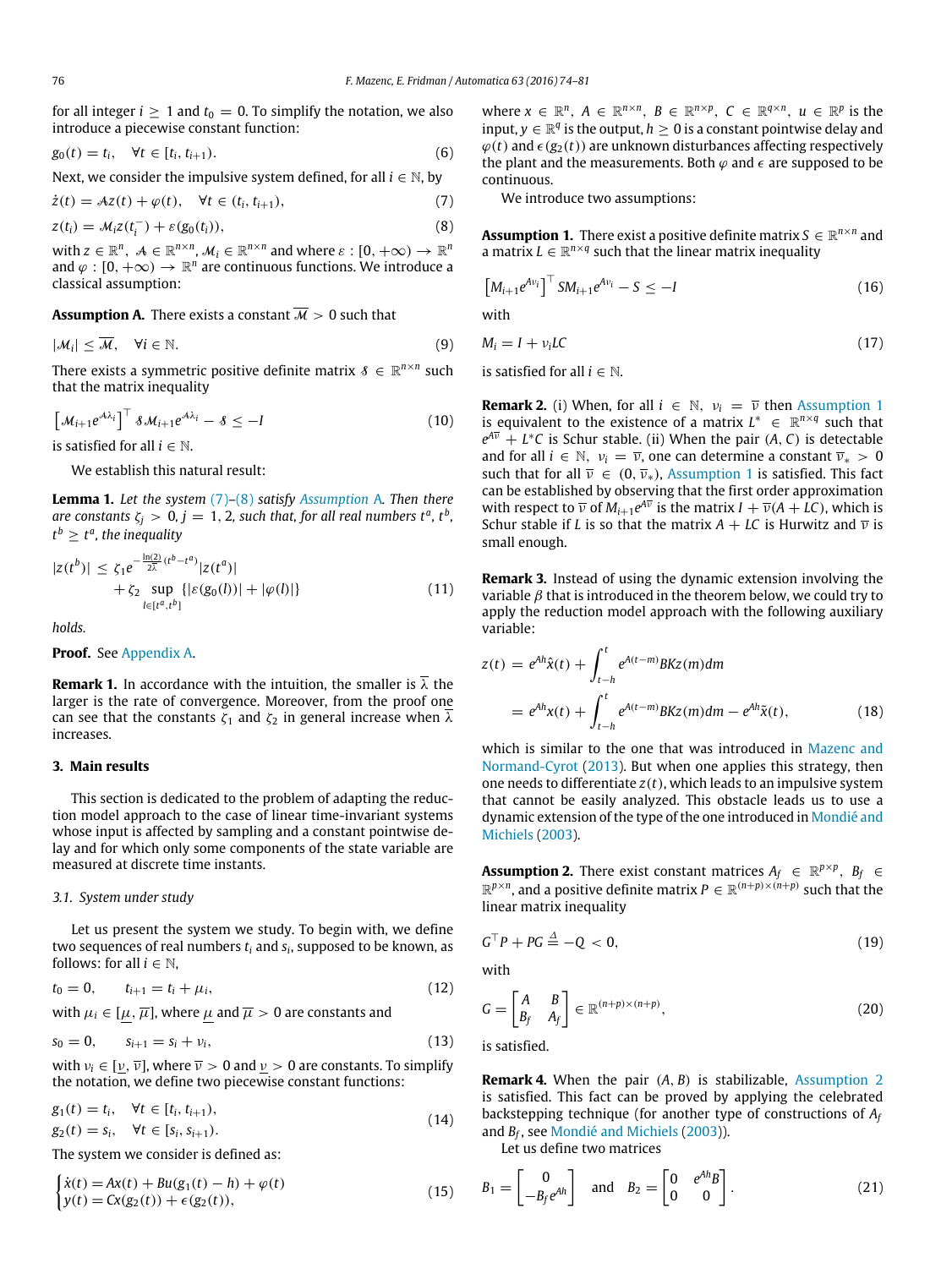<span id="page-3-11"></span>**Assumption 3.** The constant  $\overline{\mu}$  is such that for some matrix  $W =$ *W*<sup>⊥</sup> the following linear matrix inequality holds:

$$
\begin{bmatrix} -Q & PB_2 & \overline{\mu}G^{\top}W \\ * & -\frac{\pi^2}{4}W & \overline{\mu}B_2^{\top}W \\ * & * & -W \end{bmatrix} < 0.
$$
 (22)

**Remark 5.** Note that there always exists  $W > 0$  that satisfies the inequality

$$
\begin{bmatrix} -Q & PB_2 \* & -\frac{\pi^2}{4}W \end{bmatrix} < 0.
$$

 $\lambda$ 

 $\sim$ 

Then by Schur complement the LMI [\(22\)](#page-3-1) holds with a small enough value of  $\overline{u}$ .

# <span id="page-3-9"></span>*3.2. Continuous–discrete observer*

In this section, we assume that the system  $(15)$  satisfies [Assumptions 1](#page-2-4) and [2](#page-2-5) and show that the error equation between the continuous–discrete observer defined, for all  $i \in \mathbb{N}$ , by

$$
\begin{cases} \dot{\hat{x}}(t) = A\hat{x}(t) + Bu(g_1(t) - h), & \forall t \in (s_i, s_{i+1})\\ \hat{x}(s_i) = \hat{x}(s_i^-) - v_i L[y(s_i) - C\hat{x}(s_i^-)], \end{cases}
$$
(23)

where  $\hat{x} \in \mathbb{R}^n$  and the system [\(15\)](#page-2-6) is Input to State Stable with respect to  $(\varphi(t), \epsilon(g_2(t)))$ . We introduce the error variable:

$$
\tilde{\mathbf{x}}(t) = \mathbf{x}(t) - \hat{\mathbf{x}}(t). \tag{24}
$$

From [\(15\)](#page-2-6) and [\(23\),](#page-3-2) it follows that, for all  $i \in \mathbb{N}$  and  $t \in (s_i, s_{i+1})$ ,

$$
\begin{cases}\n\dot{\tilde{x}}(t) = A\tilde{x}(t) + \varphi(t) \\
\tilde{x}(s_i) = \tilde{x}(s_i^-) + \nu_i L \tilde{x}(s_i^-) + \epsilon(s_i) \\
= M_i \tilde{x}(s_i^-) + \epsilon(g_2(t)).\n\end{cases}
$$
\n(25)

Since [Assumption 1](#page-2-4) is satisfied, [Lemma 1](#page-2-7) applies and ensures that there are constants  $\eta_p > 0$ ,  $p = 1, 2$  such that the solutions of [\(25\)](#page-3-3) satisfy, for all real numbers *s* and  $t \geq s \geq 0$  the inequality

$$
|\tilde{\mathbf{x}}(t)| \leq \eta_1 e^{-\frac{\ln(2)}{2\bar{\mathbf{v}}}(t-s)} |\tilde{\mathbf{x}}(s)| + \eta_2 \sup_{l \in [s,t]} \{ |\varphi(l)| + |\varepsilon(g_2(l))| \}.
$$
 (26)

Constants  $\eta_p$  can be found from the proof of [Lemma 1.](#page-2-7)

# *3.3. Input-to-state-stabilization by dynamic output-feedback*

<span id="page-3-5"></span>We are ready to state the main result of the paper.

**Theorem 1.** *Let the system* [\(15\)](#page-2-6) *satisfy [Assumptions](#page-2-4)* 1–3*. Then the dynamic output feedback defined, for all i* ∈ N*, by*

$$
\begin{cases}\nu(t) = \beta(t) \\
\dot{\beta}(t) = A_f \beta(t) + B_f \left[ e^{Ah} \hat{\chi}(t) + \int_{t-h}^t e^{A(t-m)} B\beta(m) dm \right] \\
\dot{\hat{\chi}}(t) = A\hat{\chi}(t) + Bu(g_1(t) - h), \ \forall t \in (s_i, s_{i+1}) \\
\hat{\chi}(s_i) = \hat{\chi}(s_i^-) - v_i L[y(s_i) - C\hat{\chi}(s_i^-)],\n\end{cases}
$$
\n(27)

*leads to a closed-loop impulsive system* [\(15\)](#page-2-6)*,* [\(27\)](#page-3-4)*, which rewrites as,*

$$
\begin{cases}\n\dot{x}(t) = Ax(t) + B\beta(g_1(t) - h) + \varphi(t) \\
\dot{\beta}(t) = A_f \beta(t) + B_f \left[ e^{Ah}\hat{x}(t) + \int_{t-h}^t e^{A(t-m)} B\beta(m) dm \right] \\
\dot{\hat{x}}(t) = A\hat{x}(t) + B\beta(g_1(t) - h), \forall t \in (s_i, s_{i+1}) \\
\hat{x}(s_i) = \hat{x}(s_i^-) - v_i L[X(s_i) - C\hat{x}(s_i^-) + \epsilon(s_i)],\n\end{cases}
$$
\n(28)

*which is such that the inequality*

<span id="page-3-1"></span>
$$
|\varrho(t)| \le \kappa_1 \left[ |x(s)| + |\hat{x}(s)| + \sup_{l \in [s-h,s]} |\beta(l)| \right] e^{\kappa_3(s-t)} + \kappa_2 \sup_{l \in [s,t]} \{ |\varphi(l)| + |\epsilon(g_2(l))| \},
$$
\n(29)

<span id="page-3-7"></span>*with*  $\varrho(t) = (x(t), \beta(t), \hat{x}(t))$ , *is satisfied for some constants*  $\kappa_p >$ 0,  $p = 1, 2, 3$ , for all real numbers  $t \ge s \ge 0$ .

#### **Proof of Theorem 1.** see [Appendix B.](#page-5-0)

**Remark 6.** It is worth mentioning that in [Theorem 1,](#page-3-5) no constraint on the size of the delay *h* is imposed.

**Remark 7.** The example [\(1\)](#page-1-1) also illustrates how the technique we propose may be useful to lazy samplers, i.e. in the case where only a low number of sampling instants is desired. Indeed, the system [\(1\)](#page-1-1) satisfies [Assumption 2](#page-2-5) because it is controllable and it satisfies [Assumption 1](#page-2-4) because  $L = -\frac{1}{2\pi}I$  gives  $M_i = 0$  for all  $i \in \mathbb{N}$ . There-fore [Theorem 1](#page-3-5) applies and provides with exponentially stabilizing control laws for  $(1)$  for arbitrarily large measurement sampling intervals.

<span id="page-3-2"></span>**Remark 8.** By induction, one can prove that, for any initial condition  $x(0)$ ,  $\hat{x}(0)$  and  $\beta(l)$ ,  $l \in [-h, 0]$ , where  $\beta$  is continuous function, there is a unique absolutely continuous solution of the system  $(28)$  on any interval  $[s_i, s_{i+1})$ .

**Remark 9.** From [Remark 1](#page-2-8) and the proof of [Theorem 1,](#page-3-5) it appears that the size of  $\overline{v}$  has an influence on the ISS inequality [\(29\).](#page-3-7) Roughly speaking, the smaller is  $\overline{v}$ , the smaller is the right-handside of [\(29\).](#page-3-7) We also wish to point out that the proof of [Theorem 1](#page-3-5) is constructive: the values of the constants  $\kappa_i$  can always be determined.

<span id="page-3-3"></span>**Remark 10.** [Theorem 1](#page-3-5) is a result for a system with additive disturbances only. It may be worth considering other types of uncertainties. In particular, by borrowing ideas from the contribution [\(Chen,](#page-7-27) [Yang,](#page-7-27) [&](#page-7-27) [Lu,](#page-7-27) [2014\)](#page-7-27), we conjecture that we can extend [Theo](#page-3-5)[rem 1](#page-3-5) to the case, important from an applied point of view, where there are uncertainties on the matrices *A* and *C*.

## <span id="page-3-10"></span><span id="page-3-0"></span>**4. Comparison with other stabilization techniques**

In this section, we show that [Theorem 1](#page-3-5) applies in cases where other classical techniques do not.

#### *4.1. Stabilization through state feedback*

<span id="page-3-4"></span>Now we show that [Theorem 1](#page-3-5) can be used to determine asymptotically stabilizing control laws in cases where the output is given by  $y(t) = x(s_i)$ , for all integer *i* and  $t \in [s_i, s_{i+1})$  and no time invariant static feedback renders the origin of system [\(15\)](#page-2-6) asymptotically stable. For the sake of simplicity, consider the system [\(15\)](#page-2-6) with  $h = 0$ ,  $g_1(t) = t$ , and for all  $i \in \mathbb{N}$ ,  $s_{i+1} - s_i =$  $\overline{v} > 0$ . Suppose in addition that it satisfies [Assumption 2](#page-2-5) i.e. that the pair (*A*, *B*) is stabilizable. Hence, the system is defined for all  $i \in \mathbb{N}$  by

<span id="page-3-8"></span>
$$
\begin{cases}\n\dot{x}(t) = Ax(t) + Bu(t) \\
y(t) = x(s_i) + \epsilon(s_i), \quad \forall t \in [s_i, s_{i+1}).\n\end{cases}
$$
\n(30)

<span id="page-3-6"></span>It is well-known that, in general, there are real numbers  $\overline{v} > 0$  such that there does not exist a constant matrix *F* such that the system [\(30\)](#page-3-8) is stabilized by the control

$$
u(t) = Fx(s_i), \quad \forall t \in [s_i, s_{i+1}), \tag{31}
$$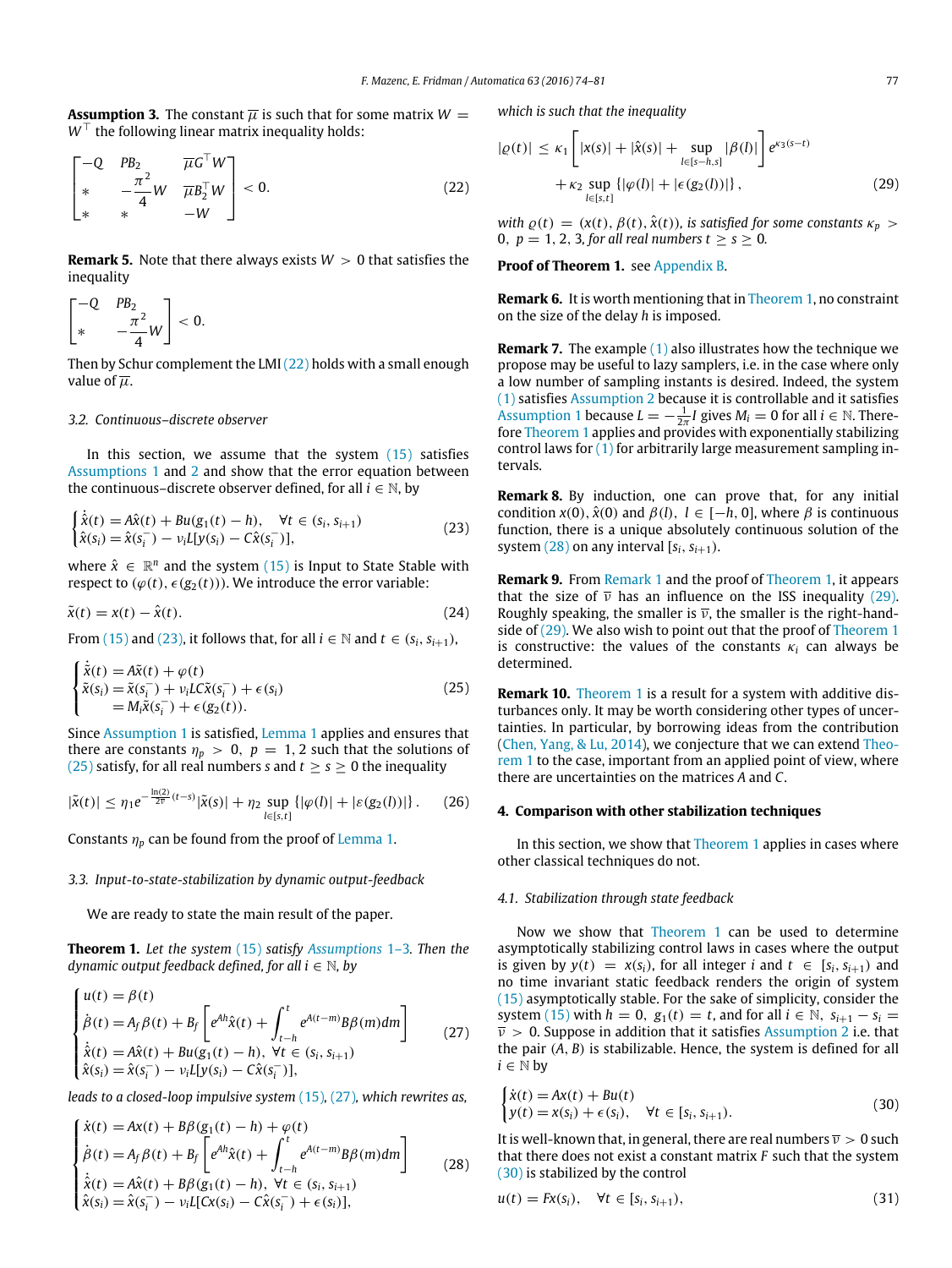even if  $\epsilon$  is identically equal to zero. We have seen in Section [2](#page-1-0) through an example that in some cases there does not even exist a nonlinear feedback defined as  $u(t) = f(x(s_i))$  for all  $t \in [s_i, s_{i+1})$ that asymptotically stabilizes this system in the absence of  $\epsilon$ .

Now, observe that, with the notation of Section [3.1,](#page-2-9)  $C = I$  and  $\nu_i = \overline{\nu}$  for all  $i \in \mathbb{N}$ , so that the choice  $L = -\frac{1}{\overline{\nu}}I$  gives  $M_i = 0$  for all  $i \in \mathbb{N}$ . Therefore [Assumption 1](#page-2-4) is satisfied with  $S = I$ . Then for any  $\overline{v} > 0$ , [Theorem 1](#page-3-5) provides with control laws rendering the system [\(30\).](#page-3-8) Input to State Stable with respect to the uncertainty  $\epsilon(g_2(t))$ . Notice that in this particular case, the dynamic output feedback is defined, for all  $i \in \mathbb{N}$ , by

$$
\begin{cases}\nu(t) = \beta(t) \\
\dot{\beta}(t) = A_f \beta(t) + B_f \left[ e^{Ah} \hat{x}(t) + \int_{t-h}^t e^{A(t-m)} B\beta(m) dm \right] \\
\dot{\hat{x}}(t) = A\hat{x}(t) + Bu(g_1(t) - h), \ \forall t \in (s_i, s_{i+1}) \\
\hat{x}(s_i) = y(s_i) = x(s_i) + \epsilon(s_i),\n\end{cases}
$$
\n(32)

for suitably chosen matrices *A<sup>f</sup>* and *B<sup>f</sup>* .

**Example.** Consider the system  $(15)$ , where  $n = 2$  and

$$
A = \begin{bmatrix} 0 & 1 \\ 0 & -0.1 \end{bmatrix}, \qquad B = \begin{bmatrix} 0 \\ 0.1 \end{bmatrix}, \qquad C = I.
$$
 (33)

The stability analysis of the unperturbed closed-loop system under the controller

$$
u(g_1(t) - h) = Fx(t_k - h), \qquad F = -[3.75 \, 11.5], \tag{34}
$$

for all  $t_k \leq t \leq t_{k+1}$ , with  $h \geq 0$  and  $t_{k+1} - t_k \leq \overline{\nu}$  has been studied e.g. in [Liu](#page-7-24) [and](#page-7-24) [Fridman](#page-7-24) [\(2012\)](#page-7-24). Note that the system with the continuous control  $u(t) = Fx(t - h)$  is input-to-state stable for  $h \leq 1.16$  and becomes unstable for  $h > 1.17$  (see p. 308 of [Fridman](#page-7-28) [\(2014\)](#page-7-28)). This means that the existing methods for systems [w](#page-7-24)ith a delay belonging to the interval  $[h, h + \overline{\mu})$  (see [Liu](#page-7-24) [and](#page-7-24) [Frid](#page-7-24)[man](#page-7-24) [\(2012\)](#page-7-24) and the references therein) cannot guarantee the stability of the closed-loop sampled-data system if *h* > 1.17 (even for small  $\overline{\mu}$ ).

We consider next the dynamic output-feedback [\(32\)](#page-4-2) and choose  $A_f = FA + F$  and  $B_f = FB - I$ , where *A* and *B* are the matrices in [\(33\)](#page-4-3) (we designed  $A_f$  and  $B_f$  by applying the backstepping approach). Note that this choice leads to  $eig(G) = eig(A + BF) \bigcup eig(-I)$ . Thus, the eigenvalues of *G* are −0.5, −0.75 and −1. As mentioned above, for the case of continuous-time control with  $g_1(t) = t$ , the feedback [\(32\)](#page-4-2) leads to input-to-state stability with respect to  $(\varphi, \epsilon(g_2))$  for all  $h > 0$  and  $\overline{v} > 0$ .

Consider further the case of the zero-order hold with  $g_1(t)$  = *ti* . By verifying the feasibility of the LMI [\(22\)](#page-3-1) for the values of *h* given in [Table 1,](#page-4-4) we find the resulting maximum values of  $\overline{\mu}$  that preserve input-to-state-stability. As expected, by the predictorbased control we are able to stabilize systems for arbitrary large values of *h* (and not only for small enough *h* as in the existing sampled-data literature). Since *A* is not Hurwitz and, after a small threshold,  $|B_2|$  (cf. [\(21\)\)](#page-2-10) grows for growing *h*, the resulting values of  $\overline{\mu}$  become smaller for larger *h*. Therefore, in case of the zero-order hold, our approach allows arbitrary large measurement sampling intervals (bounded by  $\overline{v} > 0$ ), whereas it requires fast enough updating times of the zero-order hold bounded by  $\overline{\mu}$ . This is an advantage over the predictor-based approach of [Mazenc](#page-7-8) [and](#page-7-8) [Normand-Cyrot](#page-7-8) [\(2013\)](#page-7-8), where the measurements of the state are supposed to be continuous, whereas updating intervals are small enough.

<span id="page-4-4"></span>**Table 1**

|  | Max. value of $\overline{\mu}$ for different h. |
|--|-------------------------------------------------|
|--|-------------------------------------------------|

| $^{\prime}$<br>u |                                         |         |  | $^{(1)}$<br>___ |
|------------------|-----------------------------------------|---------|--|-----------------|
|                  | Q <sub>1</sub><br>$\tilde{\phantom{a}}$ | $\circ$ |  |                 |

#### *4.2. Continuous observers*

<span id="page-4-5"></span>The following type of continuous observer:

$$
\dot{\overline{x}}(t) = A\overline{x}(t) + Bu(g_1(t) - h) + L[y(s_i) - C\overline{x}(s_i)],
$$
\n(35)

<span id="page-4-2"></span>for all  $t \in [s_i, s_{i+1})$  and  $i \in \mathbb{N}$ , where  $\overline{x} \in \mathbb{R}^n$  and  $L \in \mathbb{R}^{n \times q}$  is a constant matrix, is classically used when the system with discrete measurements [\(15\)](#page-2-6) is considered [\(Fridman,](#page-7-28) [2014;](#page-7-28) [Seuret,](#page-7-29) [Michaut,](#page-7-29) [Richard,](#page-7-29) [&](#page-7-29) [Divoux,](#page-7-29) [2006\)](#page-7-29). One can check readily that an observer of this type can be easily combined with the reduction model approach, and in particular with the result of [Mazenc](#page-7-8) [and](#page-7-8) [Normand-Cyrot](#page-7-8) [\(2013\)](#page-7-8). However, as illustrated in Section [2,](#page-1-0) continuous–discrete observers converge to  $(15)$  in cases where none of the observers of the type [\(35\)](#page-4-5) does.

#### <span id="page-4-0"></span>**5. Conclusion**

<span id="page-4-3"></span>We solved an observer-based output feedback stabilization problem for linear time-invariant systems with a pointwise arbitrarily large constant delay and zero-order-hold input and discrete measurements. The proposed technique relies on the introduction of a continuous–discrete observer and the adaptation of the celebrated reduction model approach. Much remains to be done. Other types of delays and time-varying systems may be considered. Nonlinear extensions borrowing ideas from [Karafyllis](#page-7-21) [and](#page-7-21) [Krstic](#page-7-21) [\(2012\)](#page-7-21) and [Nadri,](#page-7-30) [Hammouri,](#page-7-30) [and](#page-7-30) [Astorga](#page-7-30) [\(2004\)](#page-7-30) may be the subject of further studies.

#### **Appendix A. Proof of [Lemma 1](#page-2-7)**

<span id="page-4-6"></span><span id="page-4-1"></span>Let  $i \in \mathbb{N}$ . By integrating [\(7\),](#page-2-1) we obtain

$$
z(t_{i+1}^-) = e^{A\lambda_i} z(t_i) + \int_{t_i}^{t_{i+1}} e^{(t_{i+1}-\ell)A} \varphi(\ell) d\ell.
$$
 (A.1)

Then [\(8\)](#page-2-2) gives

$$
r_{i+1} = \mathcal{M}_{i+1} e^{\mathcal{A}\lambda_i} r_i + \varpi_i
$$
\n(A.2)

with the simplifying notations  $r_i = z(t_i)$ 

$$
\varpi_i = \varepsilon(g_0(t_{i+1})) + \int_{t_i}^{t_{i+1}} \mathcal{M}_{i+1} e^{(t_{i+1}-\ell)A} \varphi(\ell) d\ell.
$$

To analyze  $(A,2)$ , we introduce the candidate Lyapunov function  $V(r) = r^{\top}$ *sr*. Then

$$
\mathcal{V}(r_{i+1}) = r_i^{\top} \left( \mathcal{M}_{i+1} e^{\mathcal{A} \lambda_i} \right)^{\top} \mathcal{S} \mathcal{M}_{i+1} e^{\mathcal{A} \lambda_i} r_i
$$

$$
+ 2 \left( \mathcal{M}_{i+1} e^{\mathcal{A} \lambda_i} r_i \right)^{\top} \mathcal{S} \varpi_i + \varpi_i^{\top} \mathcal{S} \varpi_i.
$$
(A.3)

Since  $\delta$  is symmetric and positive definite, for any  $a > 0$ ,

$$
\mathcal{V}(r_{i+1}) \le (1+a)r_i^{\top} \left(\mathcal{M}_{i+1}e^{\mathcal{A}\lambda_i}\right)^{\top} \mathcal{S}\mathcal{M}_{i+1}e^{\mathcal{A}\lambda_i}r_i
$$

$$
+ \left(1+\frac{4}{a}\right)\varpi_i^{\top} \mathcal{S}\varpi_i.
$$
(A.4)

From [Assumption A,](#page-2-3) we deduce that

$$
\mathcal{V}(r_{i+1}) \le (1+a)r_i^{\top}(\mathcal{S}-I)r_i + \left(1+\frac{4}{a}\right)\varpi_i^{\top}\mathcal{S}\varpi_i
$$
\n
$$
\le (1+a)\left(1-\frac{1}{|\mathcal{S}|}\right)\mathcal{V}(r_i) + \left(1+\frac{4}{a}\right)|\mathcal{S}||\varpi_i|^2. \quad \text{(A.5)}
$$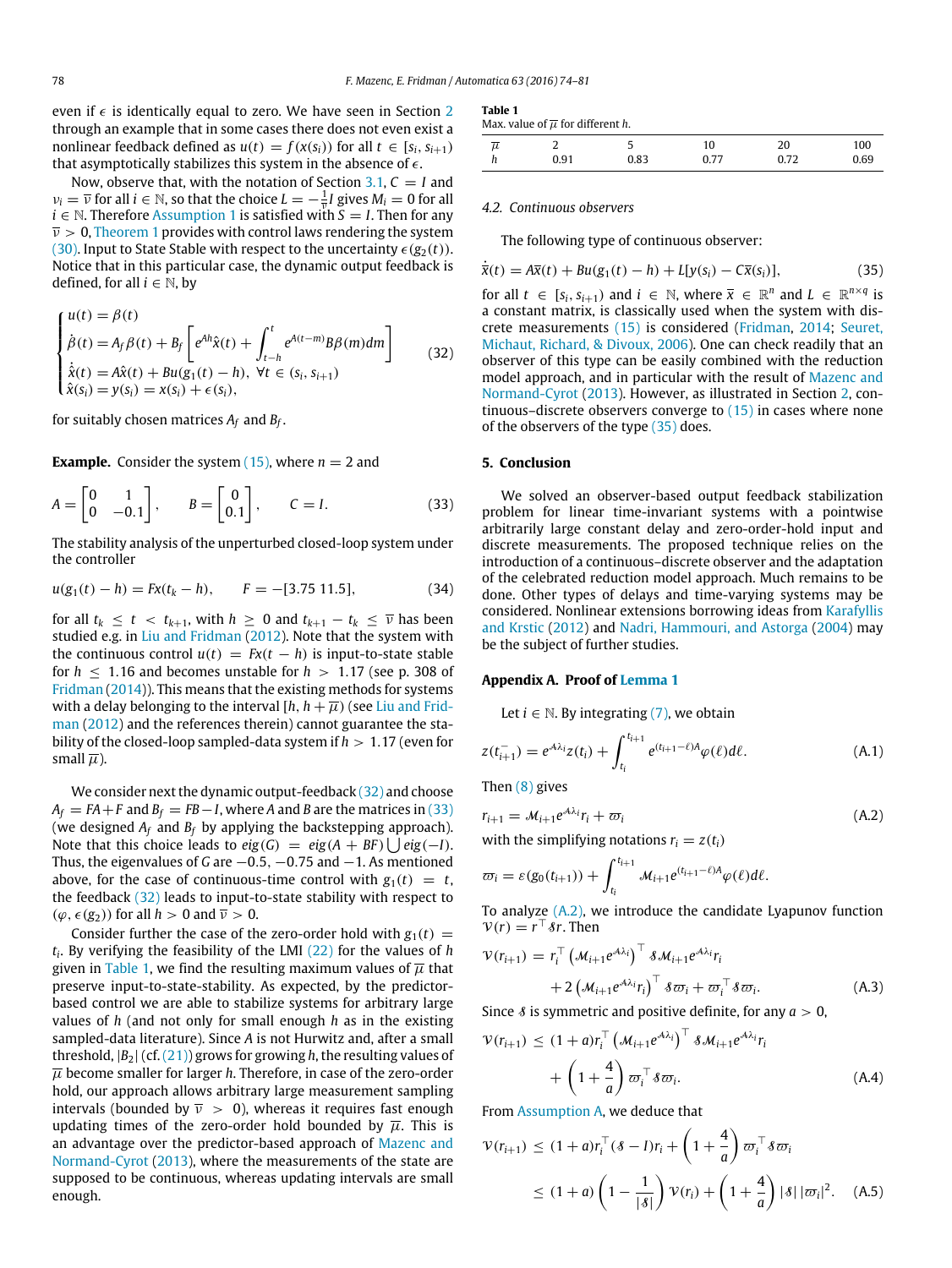From [\(10\),](#page-2-11) we deduce that  $1 \leq |\delta|$ . Choosing *a* such that  $a(1 - \frac{1}{\epsilon})$  $|\delta|$ )  $\leq \frac{1}{2|\delta|}$ , we obtain

$$
\mathcal{V}(r_{i+1}) \le \left(1 - \frac{1}{2|\mathcal{S}|}\right) \mathcal{V}(r_i) + \alpha_0 |\varpi_i|^2
$$
  

$$
\le \frac{1}{2} \mathcal{V}(r_i) + \alpha_0 |\varpi_i|^2
$$
 (A.6)

with  $\alpha_0 = (1 + 8|\mathcal{S}|(|\mathcal{S}|-1))|\mathcal{S}|$ . Then, for all integers *i* and  $j \geq i$ , the following inequality holds:

$$
\mathcal{V}(r_j) \le \frac{1}{2^{j-i}} \mathcal{V}(r_i) + 2\alpha_0 \sup_{m \in \{i, \dots, j-1\}} \{ |\varpi_m|^2 \}.
$$
 (A.7)

Let  $s_m$  be the smallest eigenvalue of  $\delta$ . From this inequality, we deduce that, for all integers *i* and  $j > i$ , the inequality

$$
|z(t_j)| \leq \alpha_1 e^{-\frac{\ln(2)}{2}(j-i)} |z(t_i)| + \alpha_2 \sup_{m \in \{i, \dots, j-1\}} \{|\varpi_m|\}
$$
 (A.8)

with  $\alpha_1 = \sqrt{\frac{|\delta|}{s_m}}$  $\frac{\overline{|s|}}{s_m}$  and  $\alpha_2 = \sqrt{\frac{2\alpha_0}{s_m}}$  is satisfied.

Next, let us consider two real numbers  $t^a \ < \ t^b$ . Then, there exists a unique pair of integers (*j*, *k*) such that

$$
t_j \le t^b < t_{j+1}, \qquad t_k \le t^a < t_{k+1}.\tag{A.9}
$$

Let us distinguish between 2 cases:

*First case:*  $j = k$ . Then we deduce from [\(7\)](#page-2-1) and [\(4\)](#page-1-3) that

$$
|z(t^{b})| \leq e^{\overline{\lambda}(|A|+1) - (t^{b}-t^{a})} |z(t^{a})| + \alpha_3 \sup_{\ell \in [t^{a},t^{b}]} \{|\varphi(\ell)|\}
$$
 (A.10)

with  $\alpha_3 = e^{\overline{\lambda}|\mathcal{A}|}.$ 

*Second case:*  $j > k$ . Then, necessarily the inequalities  $t^a$  <  $t_{k+1} \leq t_j \leq t^b$  are satisfied. From [\(A.9\),](#page-5-1) we deduce that

$$
|z(t^b)| \leq \alpha_3 |z(t_j)| + \alpha_3 \int_{t_j}^{t^b} |\varphi(\ell)| d\ell. \tag{A.11}
$$

From [\(A.8\)](#page-5-2) we deduce that

$$
|z(t^{b})| \leq \alpha_3 \alpha_1 e^{-\frac{\ln(2)}{2}(j-k-1)} |z(t_{k+1})|
$$
  
+  $\alpha_2 \alpha_3 \sup_{m \in \{k+1,\dots,j-1\}} \{|\varpi_m|\} + \alpha_3 \int_{t_j}^{t^b} |\varphi(\ell)| d\ell.$  (A.12)

From  $(8)$  and  $(9)$ , it follows that

$$
|z(t_{k+1})| \le \overline{\mathcal{M}} |z(t_{k+1}^{-})| + |\epsilon(g_0(t_{k+1}))|.
$$
 (A.13)

Bearing in mind  $(A.9)$ , by integrating  $(7)$  and using  $(4)$ , we obtain that

$$
|z(t_{k+1}^{-})| \leq \alpha_3 |z(t^a)| + \alpha_3 \int_{t^a}^{t_{k+1}} |\varphi(\ell)| d\ell, \qquad (A.14)
$$

which, in combination with  $(A.13)$ , implies that

*t a*

$$
|z(t_{k+1})| \leq \overline{\mathcal{M}}\alpha_3|z(t^a)| + |\epsilon(g_0(t_{k+1}))|
$$
  
+ 
$$
\overline{\mathcal{M}}\alpha_3 \int_{t^{k+1}}^{t_{k+1}} |\varphi(\ell)| d\ell.
$$
 (A.15)

This inequality and [\(A.12\)](#page-5-4) give

$$
|z(t^{b})| \leq \alpha_{3}^{2} \alpha_{1} e^{-\frac{\ln(2)}{2} (j-k-1)} \overline{\mathcal{M}} |z(t^{a})|
$$
  
+  $\alpha_{3} \alpha_{1} e^{-\frac{\ln(2)}{2} (j-k-1)} |\epsilon(g_{0}(t_{k+1}))|$   
+  $\alpha_{3}^{2} \alpha_{1} e^{-\frac{\ln(2)}{2} (j-k-1)} \overline{\mathcal{M}} \int_{t^{a}}^{t_{k+1}} |\varphi(\ell)| d\ell$   
+  $\alpha_{2} \alpha_{3} \sup_{m \in \{k+1, \dots, j-1\}} \{|\varpi_{m}|\} + \alpha_{3} \int_{t_{j}}^{t^{b}} |\varphi(\ell)| d\ell.$  (A.16)

Now, observe that [\(4\)](#page-1-3) implies that

$$
t^{b} - t^{a} \le t_{j} - t_{k} + \overline{\lambda} \le \overline{\lambda}(j - k + 1). \tag{A.17}
$$

From the last inequality and  $(A.16)$  we can deduce  $(11)$ .

# <span id="page-5-0"></span>**Appendix B. Proof of [Theorem 1](#page-3-5)**

Consider a trajectory  $(x(t), \beta(t), \hat{x}(t))$  of the system [\(15\)–\(27\).](#page-2-6) Denote

$$
r(t) = e^{Ah}x(t) + \int_{t-h}^{t} e^{A(t-l)}B\beta(l)dl.
$$
 (B.1)

Then, simple calculations give, for all  $i \in \mathbb{N}$  and  $t \in [t_i, t_{i+1})$ ,

<span id="page-5-6"></span><span id="page-5-2"></span>
$$
\begin{cases}\n\dot{r}(t) = Ar(t) + B\beta(t) \\
\dot{r}(t) = e^{Ah}B[\beta(t_i - h) - \beta(t - h)] + e^{Ah}\varphi(t) \\
\dot{\beta}(t) = A_f\beta(t) + B_f r(t) - B_f e^{Ah}\tilde{\chi}(t).\n\end{cases}
$$
\n(B.2)

Moreover, from the result in Section [3.2,](#page-3-9) we deduce that  $\tilde{x}(t)$  =  $x(t) - \hat{x}(t)$  satisfies an inequality of the type [\(26\).](#page-3-10)

<span id="page-5-1"></span>Now, let us analyze the Input to State Stability of  $(B.2)$  with respect to  $(\varphi, \tilde{x})$  regarded as the input. Denoting  $\xi = (r^\top \beta^\top)^\top$ , we rewrite this system as follows, for all  $t \in [t_i, t_{i+1})$ ,

$$
\dot{\xi}(t) = G\xi(t) + B_2[\xi(t_i - h) - \xi(t - h)] + B_1\tilde{x}(t) + B_3\varphi(t),
$$
 (B.3)  
with  $B_1$  and  $B_2$  defined in (21) and

$$
B_3 = \begin{bmatrix} e^{Ah} \\ 0 \end{bmatrix}.
$$
 (B.4)

Now, consider the following piecewise-continuous in time Lyapunov–Krasovskii functional, define with an abuse of notation, by

$$
V(t) = \xi(t)^{\top} P \xi(t) + V_D(t) - \frac{\pi^2}{4} V_W(t),
$$
  
\n
$$
V_D(t) = \overline{\mu}^2 e^{2\alpha \overline{\mu}} \int_{t_i - h}^t e^{-2\alpha(t - s)} \dot{\xi}^{\top}(s) W \dot{\xi}(s) ds
$$
(B.5)  
\n
$$
V_W(t) = \int_{t_i - h}^{t - h} [\xi(s) - \xi(t_i - h)]^{\top} W[\xi(s) - \xi(t_i - h)] ds,
$$

<span id="page-5-4"></span><span id="page-5-3"></span>for all *i* ∈  $\mathbb{N}$ , *t* ∈  $[t_i, t_{i+1})$  and where *P* and *W* are the matrices given by [Assumptions 2](#page-2-5) and [3](#page-3-11) and  $\alpha > 0$  is a tuning parameter. Let us mention that the integral terms of *V* with  $\alpha = 0$  were introduced in [Liu](#page-7-24) [and](#page-7-24) [Fridman](#page-7-24) [\(2012\)](#page-7-24) for the stability analysis of sampled-data systems. Since  $[\xi(s) - \xi(t_i - h)]_{|s=t_i-h} = 0$ , by the Wirtinger's inequality (see for instance [Liu](#page-7-24) [and](#page-7-24) [Fridman](#page-7-24) [\(2012\)](#page-7-24)), we obtain  $V_D(t) - \frac{\pi^2}{4}$  $\frac{\pi^2}{4}V_W(t) \geq 0$ . Moreover,  $V_D(t) - \frac{\pi^2}{4}$  $\frac{7}{4}V_W(t)$ vanishes at  $t = t_i$ . Hence, the condition

$$
V(t_i^-) \ge V(t_i) \tag{B.6}
$$

holds. Then, by using arguments of [Fridman](#page-7-31) [\(2010\)](#page-7-31) one can prove that, the following condition along the trajectories of  $(B.2)$ guarantees its Input to State Stability:

$$
\Omega(t) = \dot{V}(t) + \rho V(t) - \gamma \left( |\tilde{x}(t)|^2 + |\varphi(t)|^2 \right) \le 0,
$$
 (B.7)

where  $\rho > 0$ ,  $\gamma > 0$  are some constants.

Differentiating *V* along the trajectories of [\(B.2\),](#page-5-6) we obtain, for all *t* ∈  $[t_i, t_{i+1})$ ,

<span id="page-5-5"></span>
$$
\dot{V}(t) = -2\alpha V_D(t) + \overline{\mu}^2 e^{2\alpha \overline{\mu}} \dot{\xi}^\top(t) W \dot{\xi}(t) \n+ 2\xi(t)^\top P[G\xi(t) + B_2(\xi(t_i - h) - \xi(t - h)) + B_1 \tilde{x}(t)] \n- \frac{\pi^2}{4} [\xi(t - h) - \xi(t_i - h)]^\top W[\xi(t - h) - \xi(t_i - h)] \n+ 2\xi(t)^\top P B_3 \varphi(t).
$$
\n(B.8)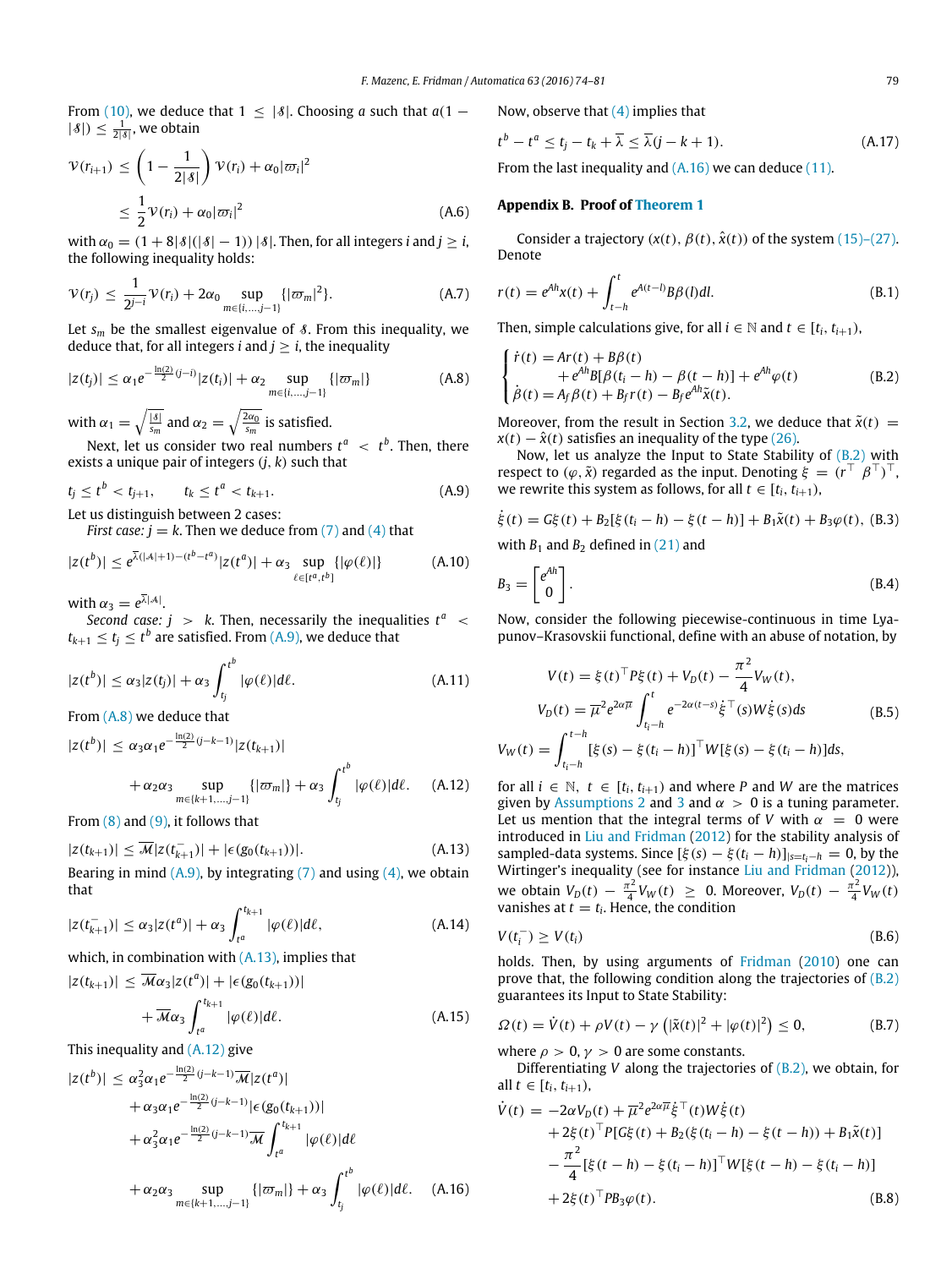Next, taking into account [Assumption 2,](#page-2-5) we obtain

$$
\dot{V}(t) \le -\xi(t)^{\top} Q \xi(t) - 2\alpha V_D(t) + 2\xi(t)^{\top} P B_2 v(t) \n+ \overline{\mu}^2 e^{2\alpha \overline{\mu}} \dot{\xi}^{\top}(t) W \dot{\xi}(t) - \frac{\pi^2}{4} v(t)^{\top} W v(t) \n+ 2\xi(t)^{\top} P B_1 \tilde{x}(t) + 2\xi(t)^{\top} P B_3 \varphi(t),
$$
\n(B.9)

with  $v(t) = \xi(t_i - h) - \xi(t - h)$ . As an immediate consequence, we have,

$$
\Omega(t) \leq -\xi(t)^{\top} Q \xi(t) - 2\alpha V_D(t) + 2\xi(t)^{\top} P B_2 v(t) \n+ \overline{\mu}^2 e^{2\alpha \overline{\mu}} \xi^{\top}(t) W \dot{\xi}(t) - \frac{\pi^2}{4} v(t)^{\top} W v(t) \n+ 2\xi(t)^{\top} P B_1 \tilde{x}(t) + \rho V(t) \n- \gamma (|\tilde{x}(t)|^2 + |\varphi(t)|^2) + 2\xi(t)^{\top} P B_3 \varphi(t).
$$
\n(B.10)

Now, observe that  $V(t) \leq a\xi(t)^{\top} Q \xi(t) + V_D(t)$ , with  $a = \frac{|P|}{\lambda_{min}}$  $\frac{|F|}{\lambda_{\min}(Q)}$ . It follows that

$$
\Omega(t) \leq (-1 + a\rho) \xi(t)^{\top} Q \xi(t) + (\rho - 2\alpha) V_D(t) \n+ 2\xi(t)^{\top} PB_2 v(t) + \overline{\mu}^2 e^{2\alpha \overline{\mu}} \xi^{\top}(t) W \dot{\xi}(t) \n- \frac{\pi^2}{4} v(t)^{\top} W v(t) + 2\xi(t)^{\top} PB_1 \tilde{\chi}(t) \n- \gamma (|\tilde{\chi}(t)|^2 + |\varphi(t)|^2) + 2\xi(t)^{\top} PB_3 \varphi(t).
$$
\n(B.11)

Denote  $\eta(t) = (\xi(t)^{\top} v(t)^{\top} \tilde{x}(t)^{\top})^{\top}$  and let  $\rho$  be smaller that 2 $\alpha$ . Then

$$
\Omega(t) \leq (-1 + a\rho) \xi(t)^{\top} Q\xi(t) + 2\xi(t)^{\top} PB_2 v(t)
$$
  
+  $\overline{\mu}^2 e^{2\alpha \overline{\mu}} \dot{\xi}^{\top}(t) W \dot{\xi}(t) - \frac{\pi^2}{4} v(t)^{\top} W v(t)$   
+  $2\xi(t)^{\top} PB_1 \tilde{x}(t) - \gamma |\tilde{x}(t)|^2 + 2\xi(t)^{\top} PB_3 \varphi(t)$   
 $\leq \eta^{\top}(t) \Xi \eta(t) + \overline{\mu}^2 e^{2\alpha \overline{\mu}} \dot{\xi}^{\top}(t) W \dot{\xi}(t)$   
+  $2\xi(t)^{\top} PB_3 \varphi(t)$ , (B.12)

where

$$
E = \begin{bmatrix} -(1 - a\rho) Q & PB_2 & PB_1 & PB_3 \\ * & -\frac{\pi^2}{4}W & 0 & 0 \\ * & * & -\gamma I & 0 \\ * & * & * & -\gamma I \end{bmatrix}.
$$
 (B.13)

Finally, using the expression of  $\dot{\xi}(t)$  and applying the Schur complements to  $\overline{\mu}^2 e^{2\alpha \overline{\mu}} \dot{\xi}^\top(t) W \dot{\xi}(t)$  in [\(B.12\)](#page-6-0) we conclude that  $\Omega$ is nonnegative if the linear matrix inequality:

$$
\begin{bmatrix}\n-(1-a\rho)Q & PB_2 & PB_1 & PB_3 & \overline{\mu}e^{\alpha\overline{\mu}}G^{\top}W \\
* & -\frac{\pi^2}{4}W & 0 & 0 & \overline{\mu}e^{\alpha\overline{\mu}}B_2^{\top}W \\
* & * & -\gamma I & 0 & \overline{\mu}e^{\alpha\overline{\mu}}B_1^{\top}W \\
* & * & * & -\gamma I & \overline{\mu}e^{\alpha\overline{\mu}}B_3^{\top}W \\
* & * & * & -\gamma I & \overline{\mu}e^{\alpha\overline{\mu}}B_3^{\top}W \\
* & * & * & * & -W\n\end{bmatrix} < 0
$$

is satisfied. Note that  $(22)$  implies that the latter inequality holds for small enough  $\rho > 0$ ,  $\alpha > 0$  and large enough  $\gamma$ . Then it follows that there are constants  $\zeta_p > 0$ ,  $p = 1, 2, 3$ , such that, for all  $t \geq s \geq 0$ , the inequality

$$
|\xi(t)| \le \zeta_1 e^{-\zeta_2(t-s)} |\xi(s)| + \zeta_3 \sup_{l \in [s,t]} \{ |\varphi(t)| + |\tilde{\mathbf{x}}(l)| \}
$$
 (B.14)

is satisfied. This property and  $(26)$  imply that there are constants  $\zeta_p > 0$ ,  $p = 4, 5, 6$  such that, for all  $t \geq s$ ,

$$
|\xi(t)| + |\tilde{\mathbf{x}}(t)| \leq \zeta_4 e^{-\zeta_5(t-s)} (|\xi(s)| + |\tilde{\mathbf{x}}(s)|) + \zeta_6 \sup_{l \in [s,t]} {\psi(l)}, \tag{B.15}
$$

with  $\psi(l) = |\varepsilon(g_2(l))| + |\varphi(l)|$ . From the definition of *r*, the inequality  $|r(t)| \leq |\xi(t)|$  and [\(B.15\),](#page-6-1) we obtain

$$
\bar{x}(t) \le e^{h|A|} |r(t)| + e^{h|A|} |B| S_{\beta}(t)
$$
\n
$$
\le \zeta_7 e^{c_5(s-t)} (|\xi(s)| + |\tilde{x}(s)|)
$$
\n
$$
+ \zeta_8 \sup_{l \in [s,t]} {\psi(l)} + \zeta_9 S_{\beta}(t)
$$
\n(B.16)

<span id="page-6-2"></span>with  $\zeta_7 = e^{h|A|} \zeta_4$ ,  $\zeta_8 = e^{h|A|} \zeta_6$  and  $\zeta_9 = e^{h|A|} |B|$  and the simplifying notation  $\bar{x}(t) = |x(t)|$  and  $S_\beta(t) = \sup_{l \in [t-h,t]} \{|\beta(l)|\}.$ 

Then consider the case where  $s \in [t - h, t]$ . Then, by using the *fact that S*<sub>β</sub>(*t*) ≤ *S*<sub>β</sub>(*s*) + *sup*<sub>*l*∈[*s*,*t*]</sub>{| $ξ$ (*l*)|}, from [\(B.16\),](#page-6-2) it follows that

$$
\overline{x}(t) \leq \zeta_7(|r(s)| + |\tilde{x}(s)|) + \zeta_8 \sup_{l \in [s,t]} \{\psi(l)\}\n+ \zeta_{10} S_{\beta}(s) + \zeta_9 \sup_{l \in [s,t]} \{|\xi(l)|\}\n\tag{B.17}
$$

with  $\zeta_{10} = \zeta_7 + \zeta_9$ . Using [\(B.15\),](#page-6-1) we obtain, after lengthy but simple calculations,

$$
\bar{x}(t) \leq \varsigma_{12}|r(s)| + \varsigma_{13}S_{\beta}(s) + \varsigma_{14}|\tilde{x}(s)| + \varsigma_{11}\sup_{l\in[s,t]} \{\psi(l)\} \qquad (B.18)
$$

with  $\zeta_{11} = \zeta_9 \zeta_6 + \zeta_8$ ,  $\zeta_{12} = \zeta_7 + \zeta_9 \zeta_4$ ,  $\zeta_{13} = \zeta_{10} + \zeta_9 \zeta_4$ , and  $\zeta_{14} = \zeta_7 + \zeta_9 \zeta_4.$ 

Next, from the definition of *r* and the inequality  $|\tilde{x}(t)| \leq \overline{x}(t) +$  $|\hat{x}(t)|$ , we obtain

<span id="page-6-3"></span>
$$
\overline{x}(t) \leq \zeta_{12} \left( e^{h|A|} \overline{x}(s) + e^{h|A|} |B| S_{\beta}(s) \right) \n+ \zeta_{13} S_{\beta}(s) + \zeta_{14} \overline{x}(s) + \zeta_{14} |\hat{x}(s)| + \zeta_{11} \sup_{l \in [s,t]} \{ \psi(l) \} \n\leq \zeta_{15} e^{s-t} \left[ \overline{x}(s) + S_{\beta}(s) + |\hat{x}(s)| \right] + \zeta_{11} \sup_{l \in [s,t]} \{ \psi(l) \}, \quad (B.19)
$$

with  $\zeta_{15} = e^h \max\{\zeta_{12}e^{h|A|} + \zeta_{14}, \zeta_{12}\zeta_9 + \zeta_{13}, \zeta_{14}\}\)$ , where the last inequality is a consequence of  $s \in [t-h, t]$ .

<span id="page-6-0"></span>Now, consider the case where *s* < *t*−*h*. Then the last inequality in [\(B.16\)](#page-6-2) implies that

$$
\bar{x}(t) \leq \zeta_7 e^{-\zeta_5(t-s)}(|r(s)| + |\beta(s)| + |\tilde{x}(s)|) + \zeta_8 \sup_{l \in [s,t]} \{\psi(l)\}\n+ \zeta_9 \sup_{m \in [t-h,t]} \left\{ \zeta_4 e^{-\zeta_5(m-s)}(|\xi(s)| + |\tilde{x}(s)|) + \zeta_6 \sup_{l \in [s,m]} \{\psi(l)\} \right\}\n\leq \zeta_7 e^{-\zeta_5(t-s)}(|r(s)| + |\beta(s)| + |\tilde{x}(s)|)\n+ \zeta_9 \zeta_4 e^{-\zeta_5(t-h-s)}(|r(s)| + |\beta(s)| + |\tilde{x}(s)|)\n+ \zeta_8 \sup_{l \in [s,t]} \{\psi(l)\} + \zeta_9 \zeta_6 \sup_{l \in [s,t]} \{\psi(l)\}.
$$
\n(B.20)

By grouping the terms and using the definition of *r*, we obtain

$$
\bar{x}(t) \leq \zeta_{16}e^{-\zeta_{5}(t-s)}(|r(s)| + |\beta(s)| + |\tilde{x}(s)|) + \zeta_{17} \sup_{l \in [s,t]} {\psi(l)}
$$
\n
$$
\leq \zeta_{16}e^{-\zeta_{5}(t-s)} (e^{h|A|}\bar{x}(s) + \zeta_{9}\zeta_{\beta}(s) + |\beta(s)| + |\tilde{x}(s)|)
$$
\n
$$
+ \zeta_{17} \sup_{l \in [s,t]} {\{\varepsilon(g_{2}(l))\} + \varphi(l)\}}
$$
\n
$$
\leq \zeta_{18}e^{-\zeta_{5}(t-s)} (e^{h|A|}\bar{x}(s) + \zeta_{16}\zeta_{\beta}(s) + |\tilde{x}(s)|)
$$
\n
$$
+ \zeta_{17} \sup_{l \in [s,t]} {\psi(l)}, \qquad (B.21)
$$

with  $\zeta_{16} = \zeta_7 + \zeta_9 \zeta_4 e^{\zeta_5 h}$ ,  $\zeta_{17} = \zeta_8 + \zeta_9 \zeta_6$  and  $\zeta_{18} = e^{h|A|} |B| + 1$ . It follows that

$$
\overline{x}(t) \leq \zeta_{18} e^{\zeta_5(s-t)} \left( \zeta_{19} \overline{x}(s) + \zeta_{16} S_{\beta}(s) + |\hat{x}(s)| \right) \n+ \zeta_{17} \sup_{l \in [s,t]} \{ \psi(l) \},
$$
\n(B.22)

<span id="page-6-1"></span>with  $\zeta_{19} = e^{h|A|} + 1$ . This inequality and [\(B.19\)](#page-6-3) allow us to conclude.